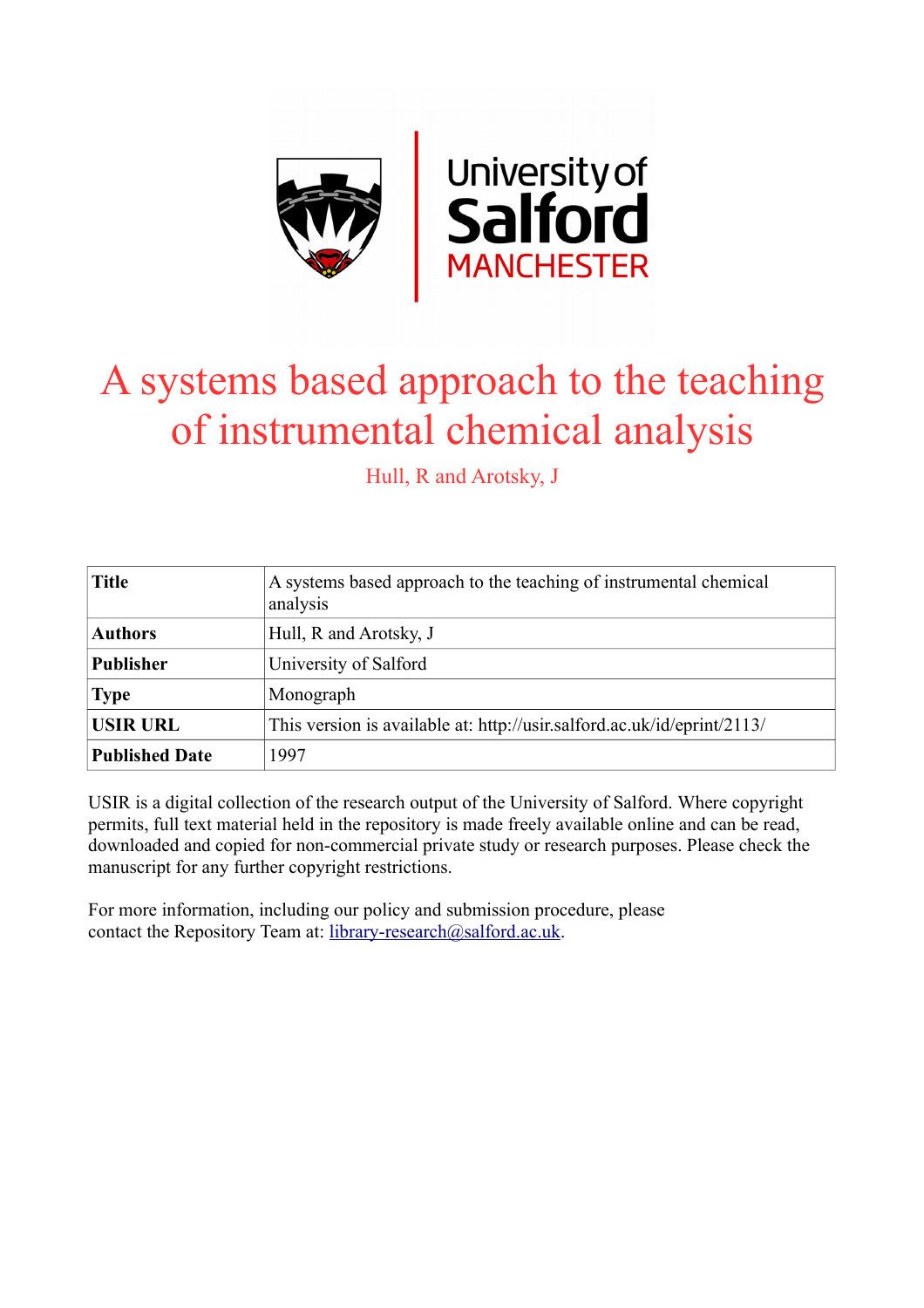# **A Systems Based Approach To The Teaching of Instrumental Chemical Analysis**

# **Judah Arotsky & Richard, Hull Department of Chemistry and Applied Chemistry**

## **Introduction**

Instruments are taking an increasingly important role in chemistry and other sciences. Modern instruments are designed to optimise performance. As a consequence the operation of them is highly automated and there is little indication of how they are working.

In addition the rapid developments in modern technology mean that design of instruments are constantly changing and new instruments are continuously evolving. This places a considerable burden on university science departments. The cost of instruments is enormous and this is amplified by the cost of replacing instruments in order to keep them up to date.

The increase in instrumentation has altered the skill requirements of industry. In the past there was an emphasis on wet chemistry and the use of quantitative apparatus. Industry now requires individuals that are competent with highly automated equipment and the production of very large numbers of results in short time spans.

Conversely and understanding of how an instrument works is necessary in order to optimise operation and to be aware of the quality of results that are produced.

Chemistry departments generally have large numbers of obsolete but still working instruments. These instruments operate on the same basic principles as modern instruments. However the technique that they use to process the results is cumbersome and slow.

Finally there is an hitherto unsatisfied demand to provide graduates with appropriate skills in information technology. This demand has appeared against a background where there is pressure to maximise the use of resources.

# **Outline of Project.**

The project made use of low cost analogue-to-digital computer interface cards. These cards fit into an ISA slot of an IBM compatible computer. The cards chosen can process up to 8 analogue inputs and can read  $\pm 5$  volts with a precision of 1 in 65535 (16 bit). Software is available which allows the data to be processed by commonly used computer languages. In our project all programs are written using Visual Basic 3.

The philosophy of our approach was to use the output of the cards as a means of data processing. (Although it would be possible to write programs which did sophisticated processing of data from instruments and to simply produce results we feel that this approach would not contribute to the students' understanding of the basic processes.) Once the data was collected, students' processed the data using principally a spreadsheet package. Experiments were designed which illustrated basic principles of chemistry that a student had already dealt with. The emphasis was to demonstrate the student a means of gathering data and processing results in a manner that could not be done by manual means. This illustrates a number of important principles

## **Some results**

It is not possible in a short article to cover all of the work that we have done. We have included some of the exercises that we consider the most sucessful.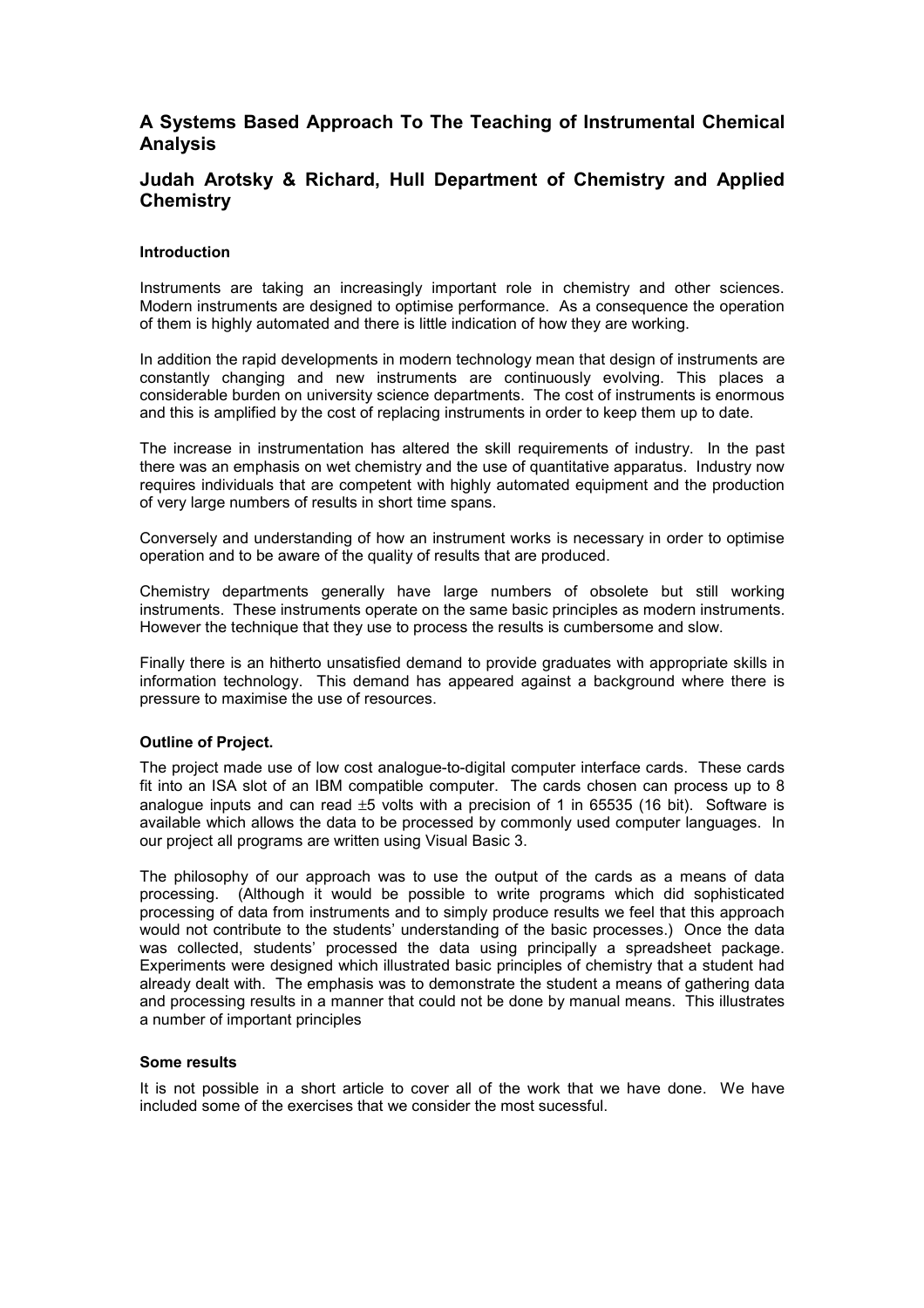# **The Visible Absorption Spectrum of Iodine Vapour**

A Unicam Sp1800 Spectrophotometer, which is at least 20 years old was used to measure the spectrum. This instrument was chosen because its optical specifications are excellent. The spectrum of iodine vapour is very complex and has over 50 maxima. The position of these maxima can be used to determine the dissociation energy of the iodine molecule. However the measurement of the spectrum and determination of the maxima normally requires a very sophisticated and expensive instrument or many hours of tedious measurements.

In the experiment, the spectrophotometer was interfaced with a computer. Two channels of the computer interface card were used. 14,000 pairs of data points were recorded. As well as determining the dissociation energy of the iodine molecule, the experiment has been used to demonstrate the principles involved in numerical methods of noise reduction. The principles used in the technique of noise reduction form part of many courses in analytical chemistry. In the past these could only be taught theoretically. The use of this data has provided a valuable pedagogic tool.

# **Kinetics of the reaction of Chromium(III) with EDTA**

Kinetics forms the basis of the study of any chemical reaction mechanisms, and forms a considerable part of physical chemistry syllabuses. There have always been problems in illustrating the principles of kinetics with practical exercises. The complex analytical procedures involved mean that students find the practical exercises confusing. Further the amount of analysis required can mean that meaningful practical exercises do not fit into a laboratory period.

We have developed an exercise whereby the formation of a chromium complex is monitored. Each kinetic run takes 25 minutes and 1500 data points are collected. Data is processed using the solver option in Excel. This approach would not be possible without the ability to collect and store data and the numerical processing. The experiment measured the change of the rate of reaction with temperature. Thus we have a new experiment which reinforces physical chemistry theory and integrates information technology in a completely transparent manner.

## **A redox titration**

Commercial instruments are available which perform titrations automatically. However such instruments merely produce the results of the titrations and are not suitable to illustrate the principles behind the technique. The results of titrations can also be used to illustrate fundamental chemical principles.

We have developed such an automatic titrator. The liquid delivery system is a second hand automated syringe pump, purchased from a local hospital. The pump delivers titrant and a constant rate. The computer program stores the time, which is proportional to volume, and the electrode potential generated by the detection system.

Students are able to investigate the various means of determining end points. They can also use the data to determining the redox potentials of the system, and to compare the experimental results with titration curves generated from theoretical data.

## **Student feedback**

Students enjoy doing the experiments. They particularly like the fact that all data is processed with a computer and little writing using old fashioned pens and paper is required. There is some indication of improved student understanding in important areas, however the exercise has not been running long enough, and parallel control groups have not been sufficiently alike to provide any conclusive results.